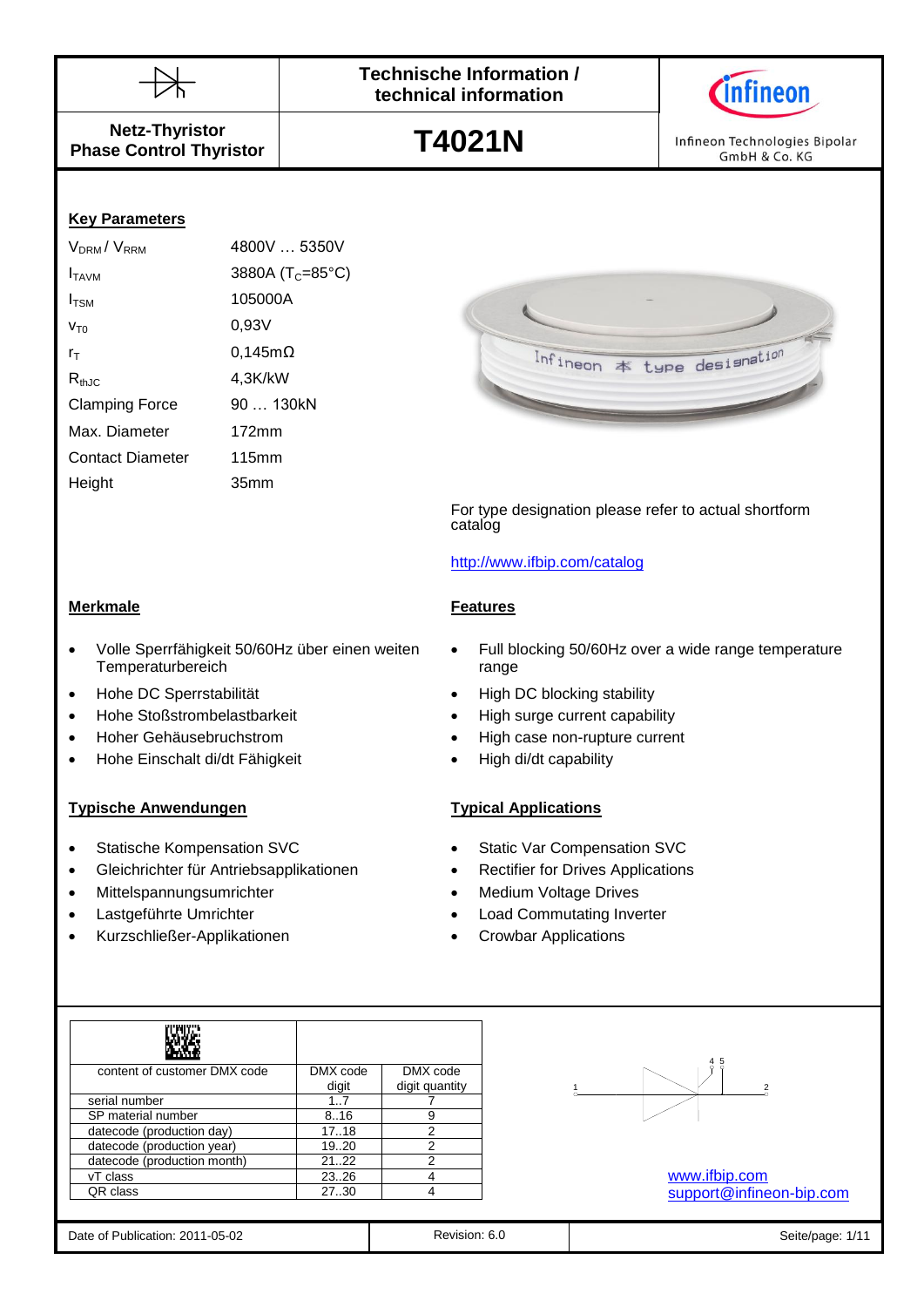



**Netz-Thyristor Phase Control Thyristor**

**T4021N**

Infineon Technologies Bipolar<br>GmbH & Co. KG

## **Elektrische Eigenschaften / electrical properties**

| Höchstzulässige Werte / maximum rated values             |                                                  |                                     |          |                                          |
|----------------------------------------------------------|--------------------------------------------------|-------------------------------------|----------|------------------------------------------|
| Periodische Vorwärts- und Rückwärts-Spitzensperrspannung | $T_{vi} = -40^{\circ}$ C $T_{vi}$ <sub>max</sub> | V <sub>DRM</sub> , V <sub>RRM</sub> | 4800     |                                          |
| repetitive peak forward off-state and reverse voltage    |                                                  |                                     | 5000 V   |                                          |
|                                                          |                                                  |                                     | 5200 V   |                                          |
|                                                          |                                                  |                                     | 5350 V   |                                          |
| Durchlaßstrom-Grenzeffektivwert                          | $T_c = 85 °C$                                    | <b>ITRMSM</b>                       | 6100 A   |                                          |
| maximum RMS on-state current                             |                                                  |                                     |          |                                          |
| Dauergrenzstrom                                          | $T_c = 85 °C$                                    | <b>ITAVM</b>                        | 3880 A   |                                          |
| average on-state current                                 | $T_c = 70 °C$                                    |                                     | 4720 A   |                                          |
|                                                          | $T_c = 55 °C$                                    |                                     | 5460 A   |                                          |
| Stoßstrom-Grenzwert                                      | $T_{vi} = 25 °C$ , t <sub>P</sub> = 10 ms        | I <sub>TSM</sub>                    | 105000 A |                                          |
| surge current                                            | $T_{vj} = T_{vj \, max}$ , $t_P = 10 \, ms$      |                                     | 100000 A |                                          |
| Grenzlastintegral                                        | $T_{vi} = 25 °C$ , $t_P = 10$ ms                 | 2t                                  |          | 55000   10 <sup>3</sup> A <sup>2</sup> s |
| $Pt$ -value                                              | $T_{vj} = T_{vj \, max}$ , $t_P = 10 \, ms$      |                                     |          | 50000 10 <sup>3</sup> A <sup>2</sup> s   |
| Kritische Stromsteilheit                                 | DIN IEC 60747-6                                  | $(diT/dt)_{cr}$                     |          | $300$ A/ $\mu$ s                         |
| critical rate of rise of on-state current                | f = 50 Hz, $i_{GM}$ = 3 A, $di_G/dt$ = 6 A/µs    |                                     |          |                                          |
| Kritische Spannungssteilheit                             | $T_{vi} = T_{vi \, max}$ , $V_D = 0.67 V_{DRM}$  | $(dv_D/dt)_{cr}$                    | 2000     | $V/\mu s$                                |
| critical rate of rise of off-state voltage               | 5. Kennbuchstabe / 5 <sup>th</sup> letter H      |                                     |          |                                          |

| Durchlaßspannung<br>on-state voltage                                                           |                                   | $T_{vi} = T_{vi \, max}$ , $i_T = 6000A$                                                                           | VT                      |                                       | typ.<br>Max.                              | $1,67$ V<br>$1,8$ V                                   |                  |
|------------------------------------------------------------------------------------------------|-----------------------------------|--------------------------------------------------------------------------------------------------------------------|-------------------------|---------------------------------------|-------------------------------------------|-------------------------------------------------------|------------------|
| Schleusenspannung<br>threshold voltage                                                         |                                   | $T_{vi} = T_{vi \, max}$                                                                                           | $V_{(TO)}$              |                                       | typ.<br>max.                              | $0,83$ V<br>$0,93$ V                                  |                  |
| Ersatzwiderstand<br>slope resistance                                                           |                                   | $T_{vj} = T_{vj \, max}$                                                                                           | $r_T$                   |                                       | typ.<br>Max.                              | $0,14 \, \text{m}\Omega$<br>$0,145 \, \text{m}\Omega$ |                  |
| <b>Durchlaßkennlinie</b><br>600A $\leq$ i <sub>F</sub> $\leq$ 7000A<br>on-state characteristic | $T_{vi} = T_{vi \, max}$          | typ.                                                                                                               | Α<br>В<br>C<br>D        | 0,25<br>0.000092<br>0,0499<br>0,00565 |                                           |                                                       |                  |
| $v_T = A + B \cdot i_T + C \cdot Ln(i_T + 1) + D \cdot \sqrt{i_T}$                             |                                   |                                                                                                                    | max.                    | Α<br>В<br>C<br>D                      | 1,192<br>0,000023<br>$-0,1375$<br>0,02157 |                                                       |                  |
| Zündstrom                                                                                      |                                   | $T_{vi} = 25^{\circ}C$ , $v_D = 12 V$                                                                              | $I_{GT}$                |                                       | max.                                      | 350 mA                                                |                  |
| gate trigger current                                                                           |                                   | $T_{vi} = 25^{\circ}C, v_D = 12 V$                                                                                 |                         |                                       |                                           |                                                       |                  |
| Zündspannung                                                                                   |                                   |                                                                                                                    | V <sub>GT</sub>         |                                       | max.                                      | $3,5$ V                                               |                  |
| gate trigger voltage                                                                           |                                   |                                                                                                                    |                         |                                       |                                           |                                                       |                  |
| Nicht zündender Steuerstrom                                                                    |                                   | $T_{vi} = T_{vi \, max}$ , $V_D = 12$ V                                                                            | $I_{GD}$                |                                       | max.                                      |                                                       | 20 mA            |
| gate non-trigger current                                                                       |                                   | $T_{vi} = T_{vi \, max}$ , $V_D = 0.5 V_{DRM}$                                                                     |                         |                                       | max.                                      | 10                                                    | mA               |
| Nicht zündende Steuerspannung                                                                  |                                   | $T_{vi} = T_{vj \, max}$ , $V_D = 0.5 V_{DRM}$                                                                     | $V_{GD}$                |                                       | max.                                      | 0,4                                                   | V                |
| gate non-trigger voltage                                                                       |                                   |                                                                                                                    |                         |                                       |                                           |                                                       |                  |
| Haltestrom                                                                                     |                                   | $T_{vi} = 25^{\circ}C$ , $v_D = 12 V$                                                                              | $I_H$                   |                                       | max.                                      | 350 mA                                                |                  |
| holding current                                                                                |                                   |                                                                                                                    |                         |                                       |                                           |                                                       |                  |
| Einraststrom                                                                                   |                                   | $T_{\rm{vj}} = 25^{\circ} \text{C}$ , $v_{\rm{D}} = 12 \text{ V}$ , $R_{\rm{GK}} \ge 10 \Omega$                    | $\mathsf{I}_\mathsf{L}$ |                                       | max.                                      |                                                       | 3A               |
| latching current                                                                               |                                   | $i_{GM} = 3$ A, di <sub>G</sub> /dt = 6 A/µs, t <sub>g</sub> = 20 µs                                               |                         |                                       |                                           |                                                       |                  |
| Vorwärts- und Rückwärts-Sperrstrom                                                             |                                   | $T_{vi} = T_{vi \, max}$                                                                                           | $i_D$ , $i_R$           |                                       | max.                                      | 900 mA                                                |                  |
| forward off-state and reverse current                                                          | $V_D = V_{DRM}$ , $V_R = V_{RRM}$ |                                                                                                                    |                         |                                       |                                           |                                                       |                  |
| Zündverzug                                                                                     | DIN IEC 60747-6                   | $t_{gd}$                                                                                                           |                         | max.                                  |                                           | $2 \mu s$                                             |                  |
| gate controlled delay time                                                                     |                                   | $T_{\rm{vj}} = 25 \text{ °C}, i_{\rm{GM}} = 3 \text{ A}, \text{ di}_{\rm{G}}/\text{dt} = 6 \text{ A/}\text{\mu s}$ |                         |                                       |                                           |                                                       |                  |
| prepared by: TM                                                                                | date of publication:              | 2011-05-02                                                                                                         |                         |                                       |                                           |                                                       |                  |
| approved by: JP                                                                                | revision:                         | 6.0                                                                                                                |                         |                                       |                                           |                                                       |                  |
| Date of Publication: 2011-05-02                                                                |                                   | Revision: 6.0                                                                                                      |                         |                                       |                                           |                                                       | Seite/page: 2/11 |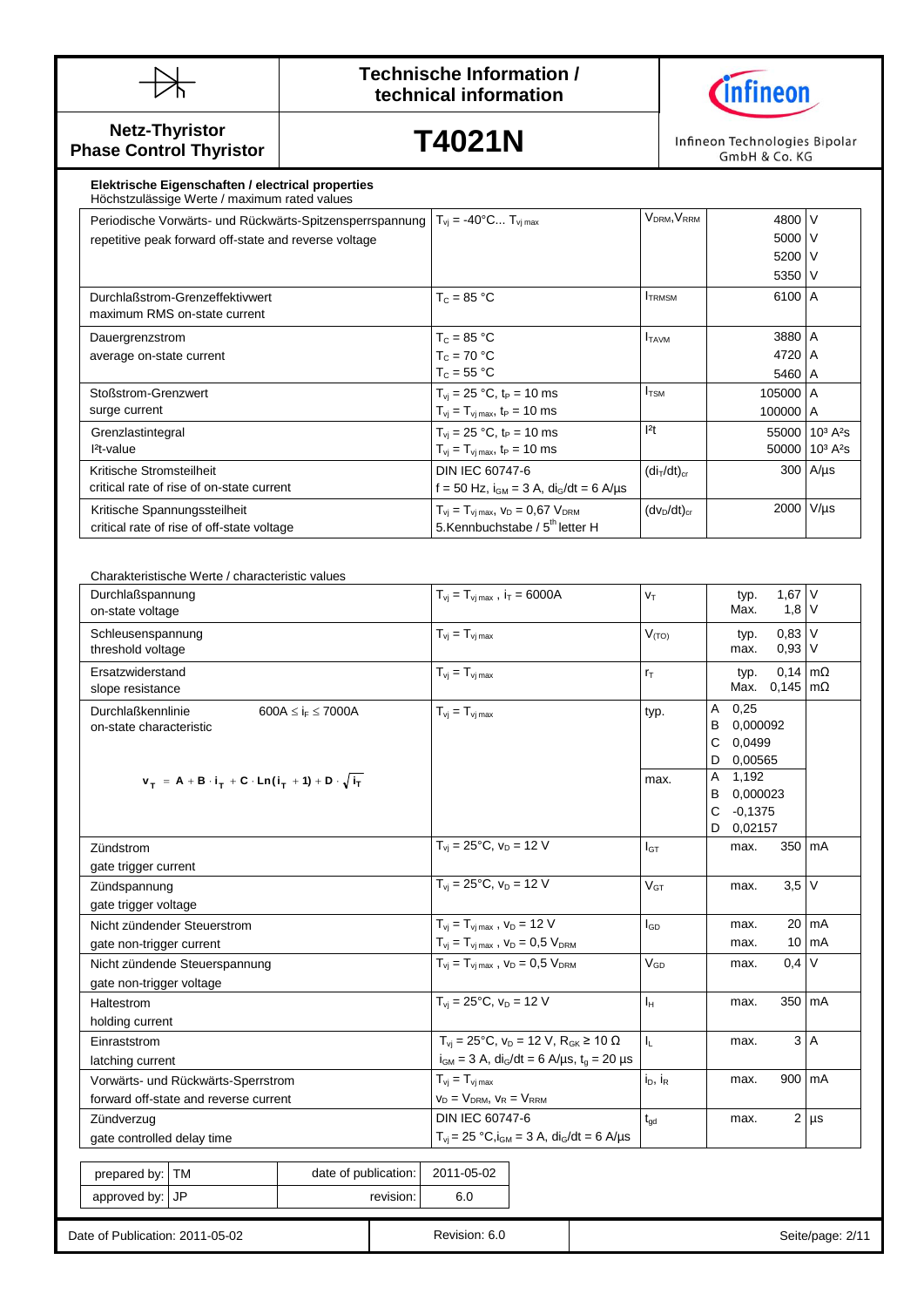



**Netz-Thyristor Phase Control Thyristor**

peak reverse recovery current

**T4021N**

Infineon Technologies Bipolar GmbH & Co. KG

### $T_{vj} = T_{vj \max}$ ,  $i_{TM} = 1_{TAVM}$ <br>  $V_{RM} = 100$  V,  $V_{DM} = 0.67$   $V_{DRM}$ Mechanische Eigenschaften<br>Sperrverzögerungsladung<br>T<sub>vi</sub> **Elektrische Eigenschaften / electrical properties** Charakteristische Werte / characteristic values Freiwerdezeit circuit commutated turn-off time  $v_{RM}$  = 100 V,  $v_{DM}$  = 0,67  $V_{DRM}$  $dv<sub>D</sub>/dt = 20 V/ \mu s$ ,  $-di<sub>T</sub>/dt = 10 A/ \mu s$ 4.Kennbuchstabe / 4<sup>th</sup> letter O  $t_q$  typ. 550 µs recovered charge  $T_{vj} = T_{vj \, max}$  $i_{TM} = I_{TAVM}$ ,  $di_T/dt = 10$  A/ $\mu s$  $V_R = 0.5V_{RRM}$ ,  $V_{RM} = 0.8V_{RRM}$  $Q_r$  max. 28 mAs Rückstromspitze  $T_{vj} = T_{vj \, max}$  $I_{\text{RM}}$  max. 600 A

| Innerer Wärmewiderstand                | Kühlfläche / cooling surface                        | $R_{thJC}$          |              |                        |                      |
|----------------------------------------|-----------------------------------------------------|---------------------|--------------|------------------------|----------------------|
| thermal resistance, junction to case   | beidseitig / two-sided, $\theta = 180^{\circ} \sin$ |                     | max.<br>max. |                        | 4,5 K/kW<br>4,3 K/kW |
|                                        | beidseitig / two-sided, DC<br>Anode / anode, DC     |                     | max.         |                        | 7,8 K/kW             |
|                                        | Kathode / cathode, DC                               |                     | max.         |                        | 9.6 K/kW             |
| Ubergangs-Wärmewiderstand              | Kühlfläche / cooling surface                        | $R_{thCH}$          |              |                        |                      |
| thermal resistance, case to heatsink   | beidseitig / two-sided                              |                     | max.         |                        | $1.0$ K/kW           |
|                                        | einseitig / single-sided                            |                     | max.         |                        | $2.0$ K/kW           |
| Höchstzulässige Sperrschichttemperatur |                                                     | $T_{\text{vi max}}$ |              | $125$ °C               |                      |
| maximum junction temperature           |                                                     |                     |              |                        |                      |
| Betriebstemperatur                     |                                                     | $T_{c \text{ op}}$  |              | $-40+125$              | $^{\circ}$ C         |
| operating temperature                  |                                                     |                     |              |                        |                      |
| Lagertemperatur                        |                                                     | $T_{\text{stg}}$    |              | $-40+150$ $^{\circ}$ C |                      |
| storage temperature                    |                                                     |                     |              |                        |                      |

 $i_{TM} = I_{TAVM}$ ,  $-di_T/dt = 10$  A/ $\mu s$  $V_R = 0.5V_{RRM}$ ,  $V_{RM} = 0.8V_{RRM}$ 

## **Mechanische Eigenschaften / mechanical properties**

| Gehäuse, siehe Anlage<br>case, see annex                       |                                              |   | Seite 4<br>page 4      |                  |
|----------------------------------------------------------------|----------------------------------------------|---|------------------------|------------------|
| Si-Element mit Druckkontakt<br>Si-pellet with pressure contact |                                              |   |                        |                  |
| Anpresskraft<br>clamping force                                 |                                              | F | 90130                  | kN               |
| Steueranschlüsse<br>control terminals                          | <b>DIN 46244</b><br>Gate<br>Kathode /Cathode |   | A 4,8x0,8<br>A 6,3x0,8 |                  |
| Gewicht<br>weight                                              |                                              | G | 4000<br>typ.           | g                |
| Kriechstrecke<br>creepage distance                             |                                              |   | 49                     | mm               |
| Schwingfestigkeit<br>vibration resistance                      | $f = 50$ Hz                                  |   | 50                     | m/s <sup>2</sup> |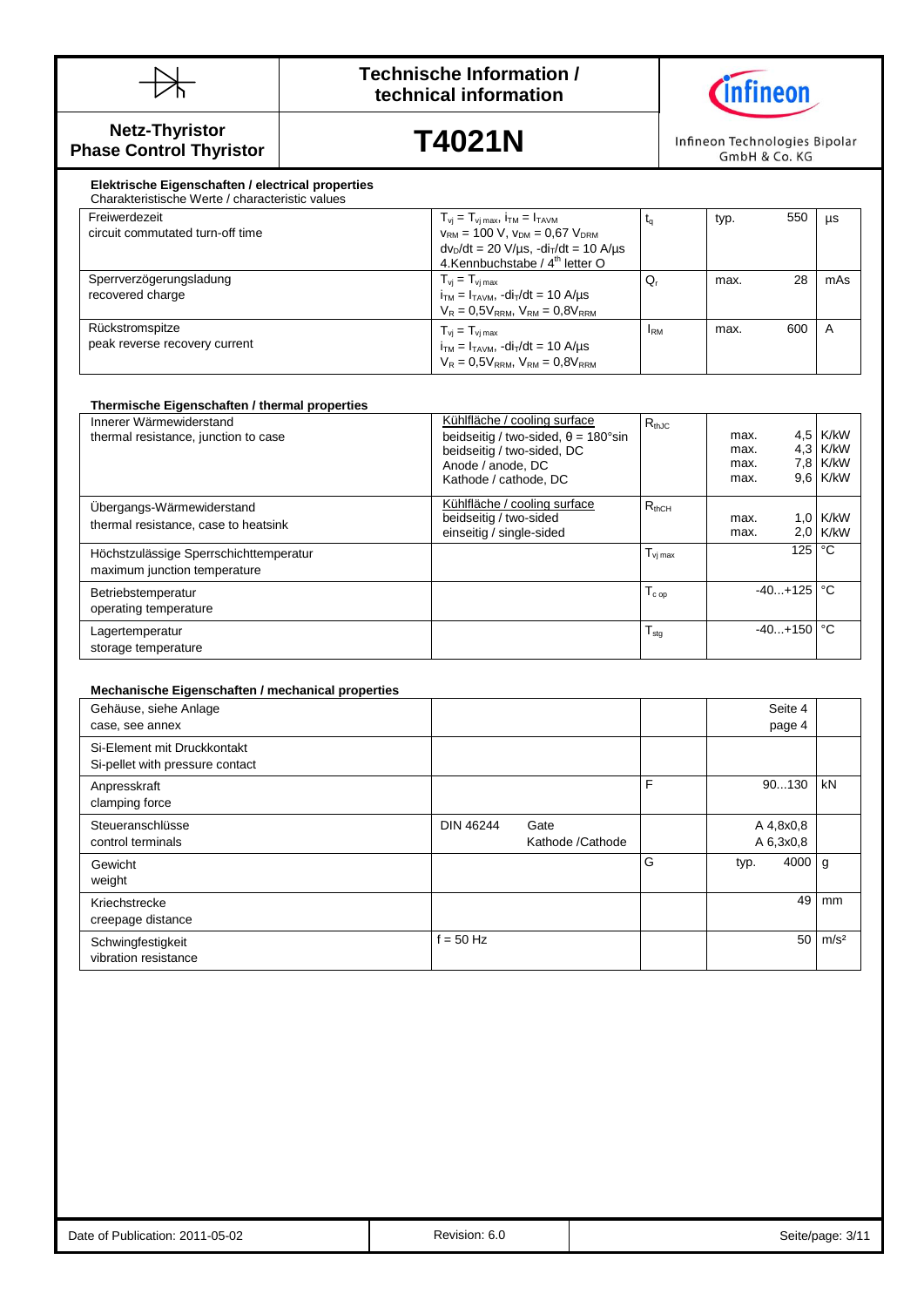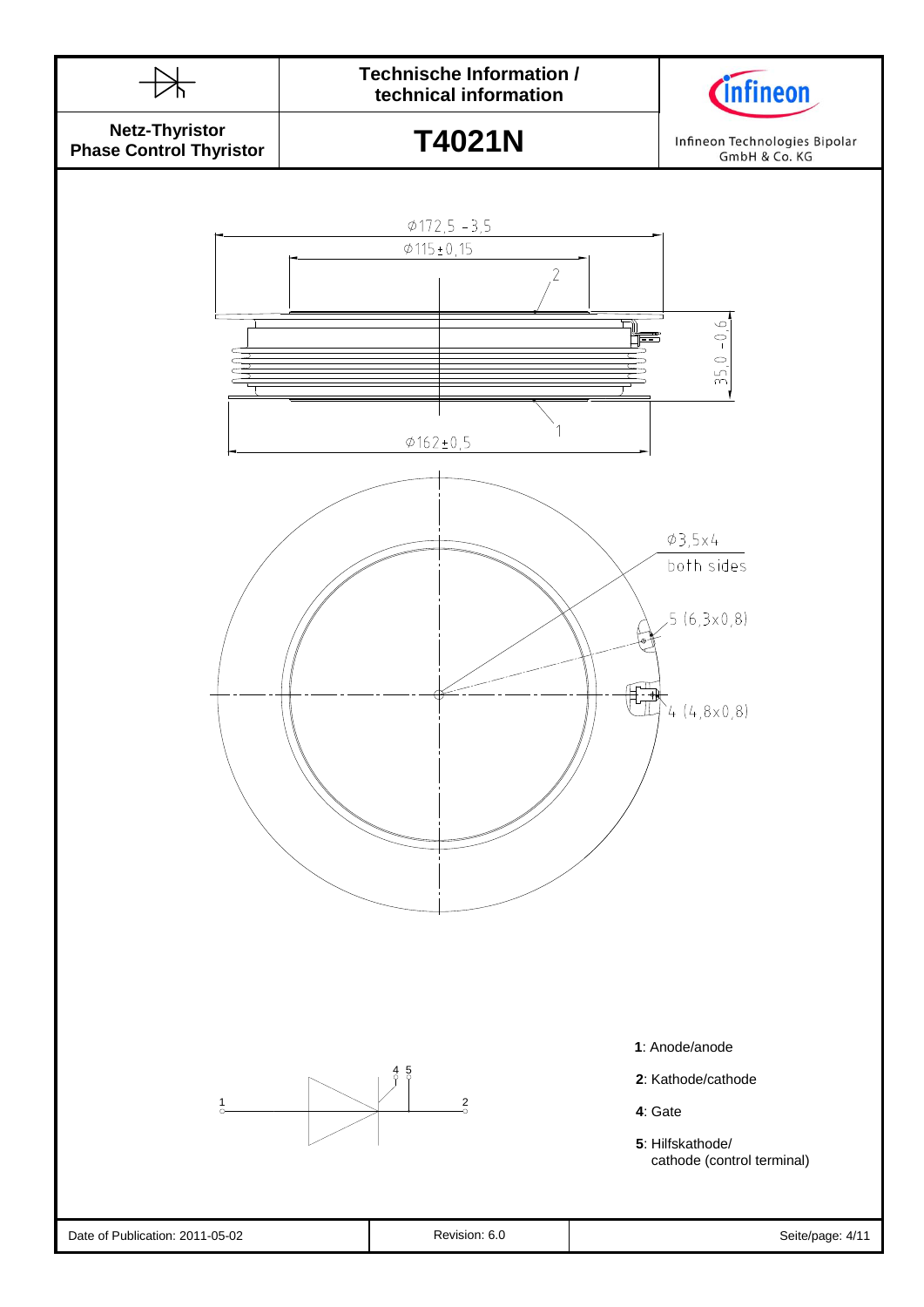



**Netz-Thyristor Phase Control Thyristor**

## **T4021N**

Infineon Technologies Bipolar GmbH & Co. KG

## Durchlasskennlinie **analytical elements of transient thermal impedance Z thJC Analytische Elemente des transienten Wärmewiderstandes Z thJC /**

|                                 | Pos. n                  | 1    | 2    | 3     | $\overline{4}$ | 5      | 6 | 7 |
|---------------------------------|-------------------------|------|------|-------|----------------|--------|---|---|
| beidseitig<br>two-sided         | $R_{\text{thn}}$ [K/kW] | 1,65 | 1,71 | 0.67  | 0,26           | 0,01   |   |   |
|                                 | $T_n$ [S]               | 1,88 | 0,29 | 0,054 | 0,008          | 0,0025 |   |   |
| anodenseitig                    | $R_{\text{thn}}$ [K/kW] | 5,05 | 1,81 | 0,67  | 0,26           | 0,01   |   |   |
| anode-sided                     | $T_n$ [S]               | 5,86 | 0,31 | 0,054 | 0,008          | 0,0025 |   |   |
| kathodenseitig<br>cathode-sided | $R_{\text{thn}}$ [K/kW] | 6,85 | 1,81 | 0.67  | 0,26           | 0,01   |   |   |
|                                 | $T_n$ [S]               | 7,87 | 0,31 | 0,054 | 0,008          | 0,0025 |   |   |

Analytische Funktion / analytical function:

$$
Z_{thJC} = \sum_{n=1}^{n_{max}} R_{thn} \left( 1 - e^{-\frac{t}{\tau_n}} \right)
$$



**Transienter innerer Wärmewiderstand für DC / transient thermal impedance Z thJC = f(t) for DC** 

**a** : Anodenseitige Kühlung / anode-sided cooling

**b** : Beidseitige Kühlung / two-sided cooling

**c** : Kathodenseitige Kühlung / cathode-sided cooling

| $1 - 05 - 02$<br>Date of<br>ublication: 2011- | . | Seite/nage: 5/1 |
|-----------------------------------------------|---|-----------------|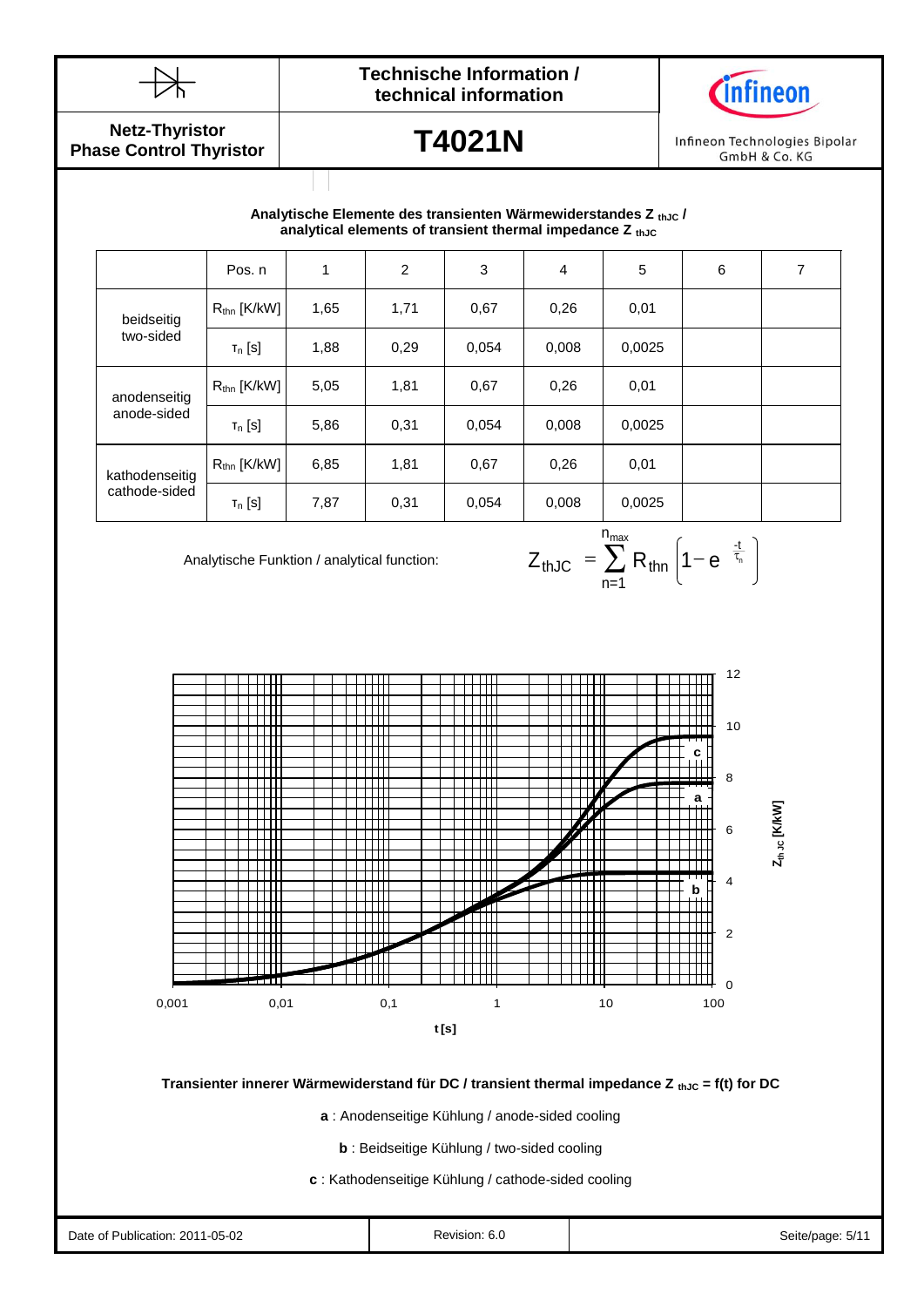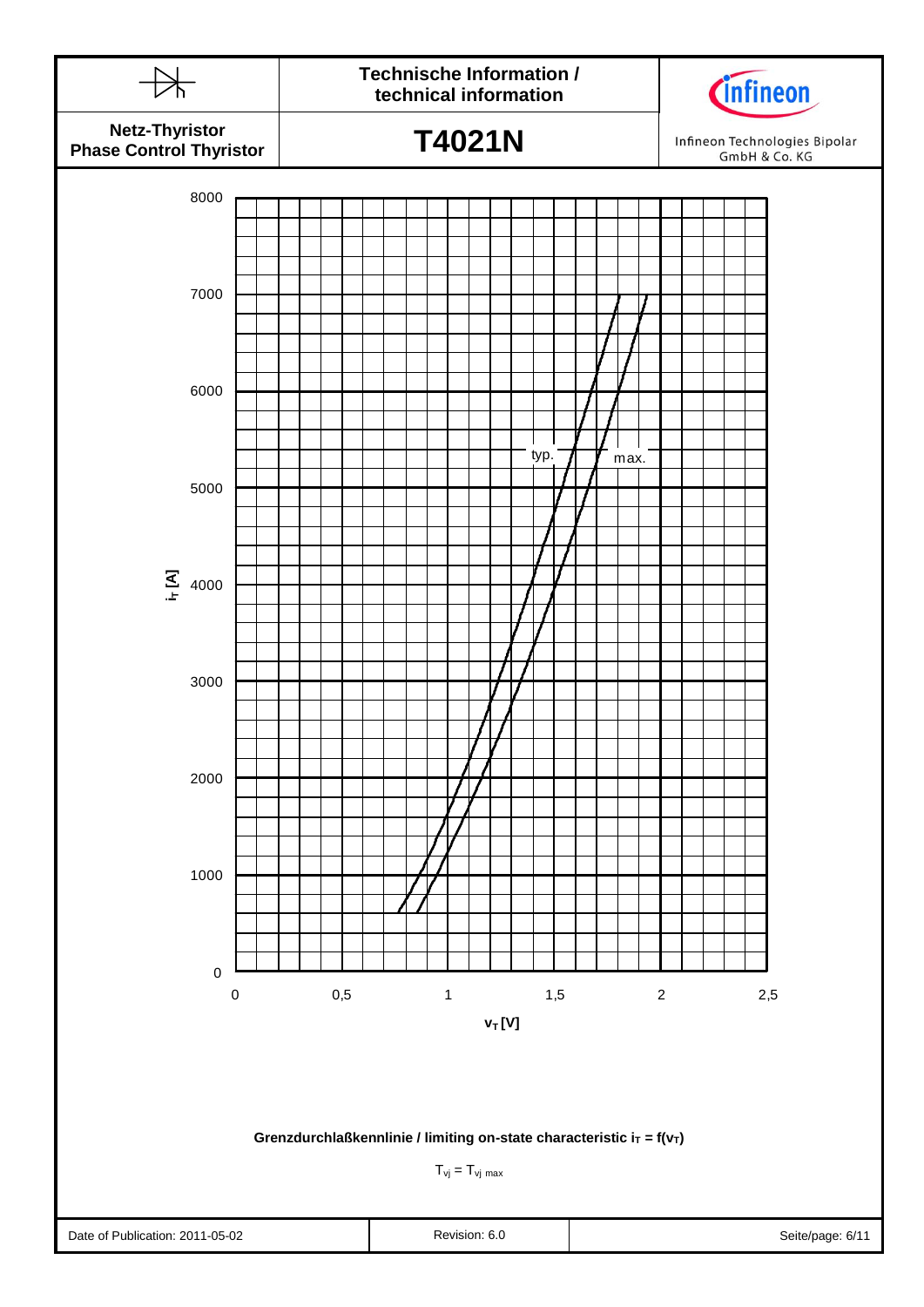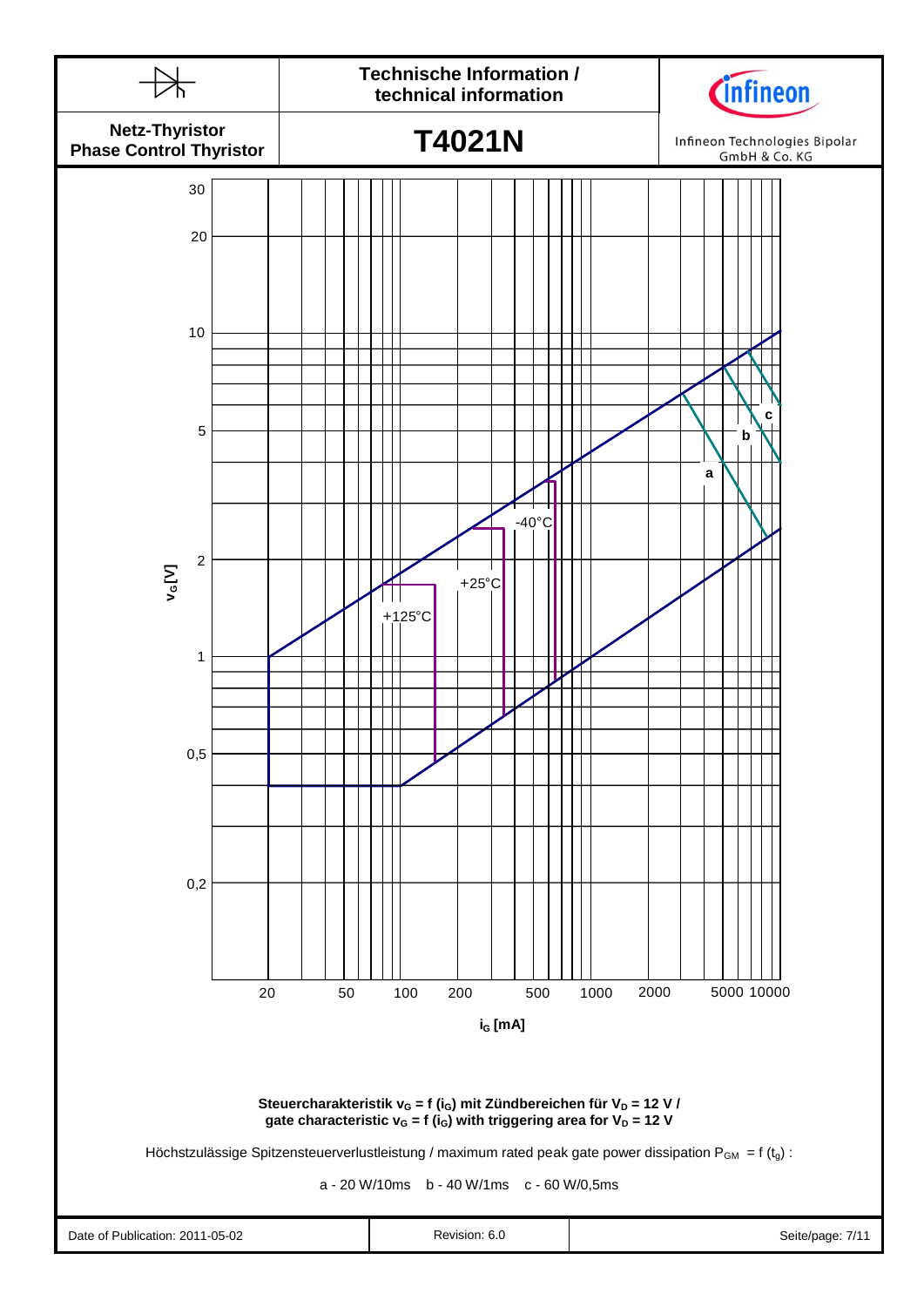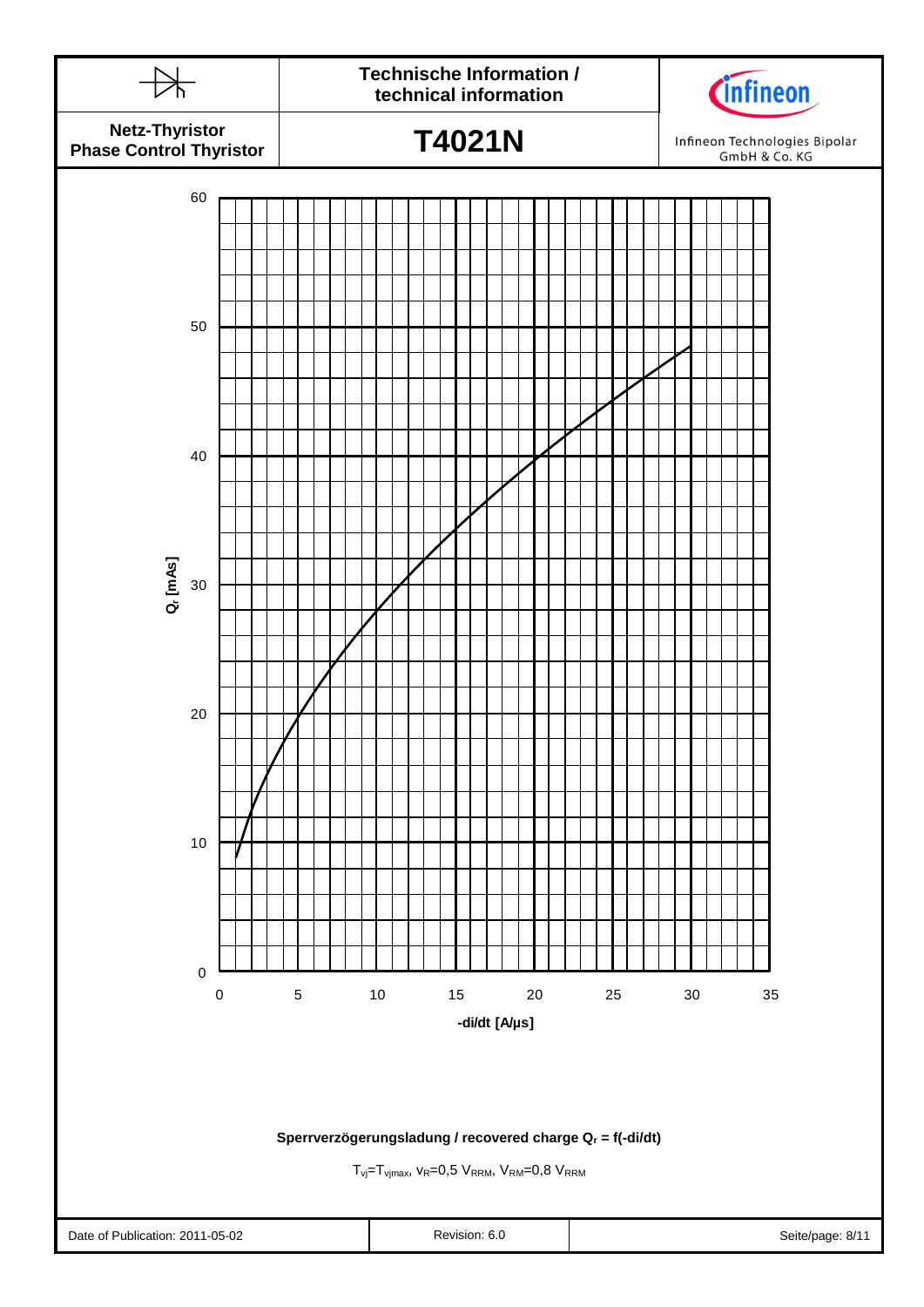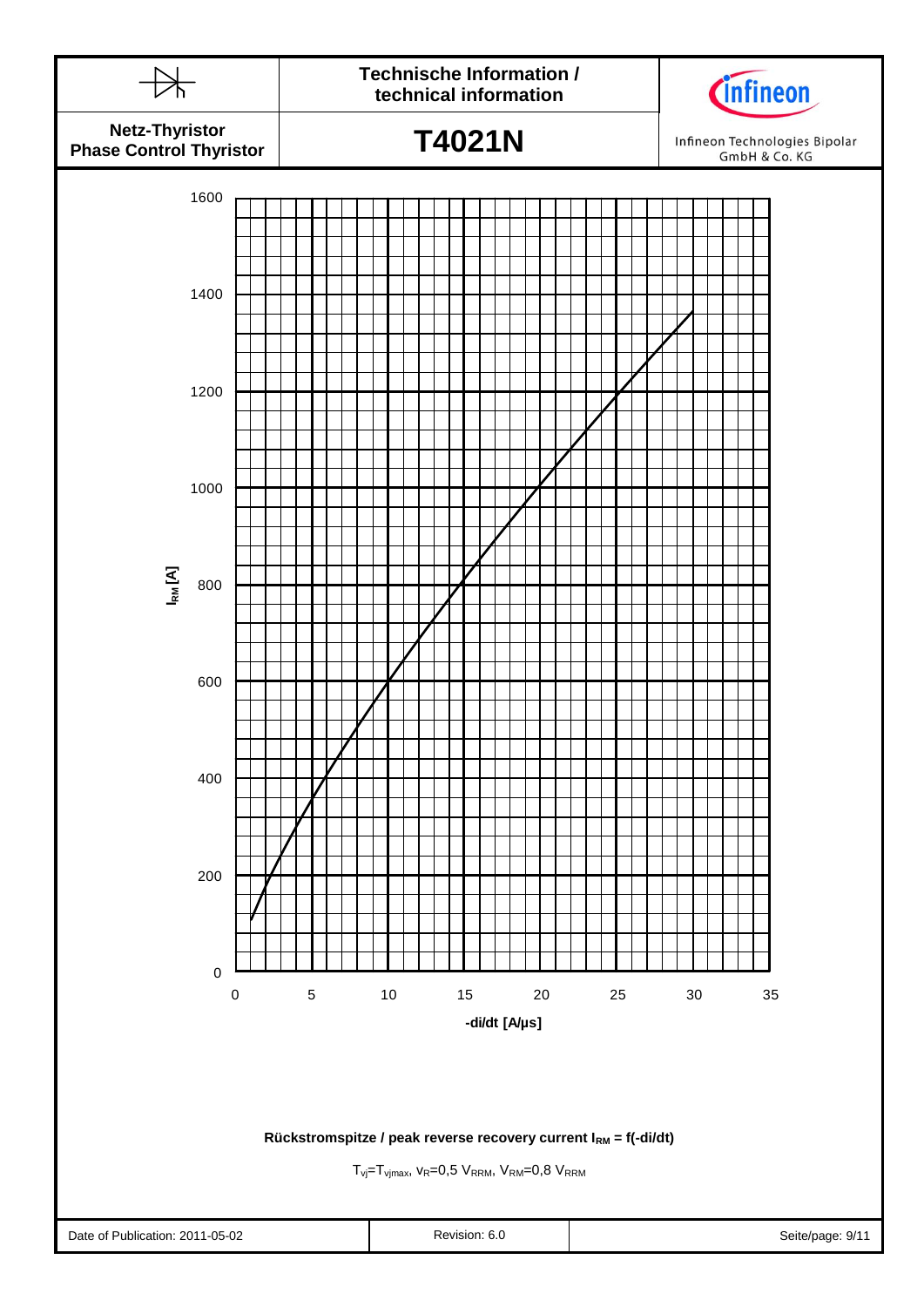